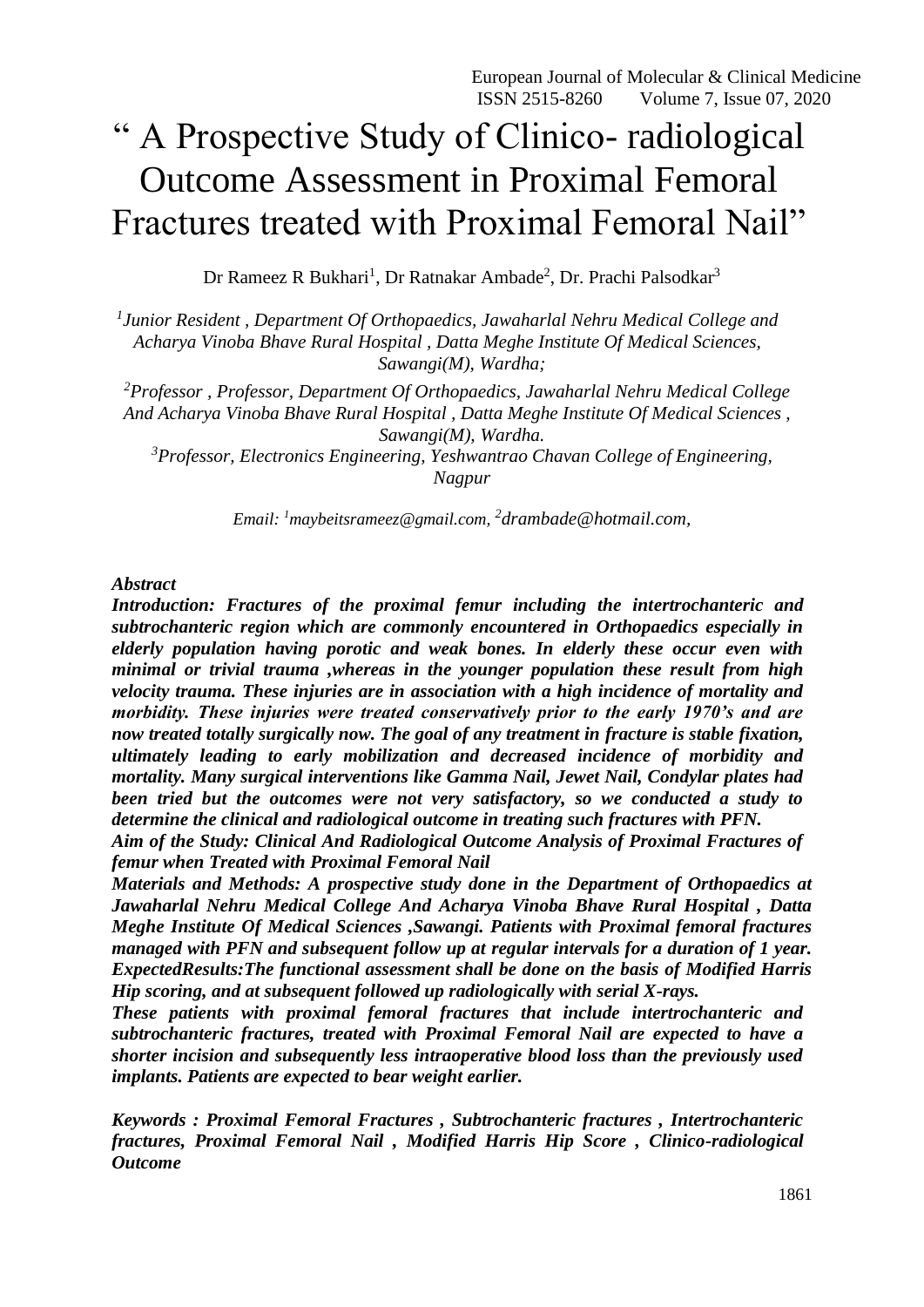# **1. INTRODUCTION**

There is an increased occurrence of proximal femur fractures ,as population general life expectancy has dramatically increased in recent decade.

In today's world, Proximal femoral fractures are one of the most common causes of morbidity and mortality. The purpose of treating these fractures is early stabilization which allows the patient to be mobilized early. The end goal of any fracture treatment is early recovery and a quick return to daily routine functional life.<sup>1</sup>

The weight bearing axis of proximal femur is mainly through the postero-medial cortex ,the load sharing properties of these implants like DHS having hip screw fixation in the inferior cortex shows a relatively lesser stability as compared to the hip screw fixation of the intrameduallry devices, therefore such load sharing implants is not commonly used in management of unstable fractures and they show good results in stable fractures due to their good biomechanical superiority. The failure rate for a DHS is as high as 21 per cent for defective fractures. <sup>2</sup>

Early operative procedures have become a preferred modality to return to preinjury activity and functions. In order to improve the efficiency of rotational instability was developed, as it bears the load bearing strength. The introduction of PFN in 1997 had shown positive results with relatively lesser intraoperative complications and considerably low postoperative complication rates.

We suspect the clinical superiority of PFN has immense potential advantages and suspected lower complication rates, hence PFN in our system needed to be augmented and further studied. We therefore proposed a prospective study to analyses the Clinicoradiological outcomes of proximal femur fractures surgically managed with Proximal Femoral Nail.

## **2. MATERIAL & METHODS**

*Type of study* Observational study

*Study Design*

It will be a prospective study design. After obtaining ethical clearance from the ethical committee and consent of the patients ,The study shall be conducted between May'2018 to April'2020 in the Department of Orthopaedics at Jawaharlal Nehru Medical College And Acharya Vinoba Bhave Rural Hospital , Datta Meghe Institute Of Medical Sciences ,Sawangi.

Patients who fulfill the criteria will be included in the study.

## *Participants*

Criteria for Inclusion

- 1) Age of the patient >18years
- 2) Patients with Proximal Femoral fracture femur

Criteria for exclusion

- 1) Age of the patient <18years
- 2) Open and Compound Fractures
- 3) Patients who are unable to walk prior to the fracture
- 4) Patients with Pathological Fracture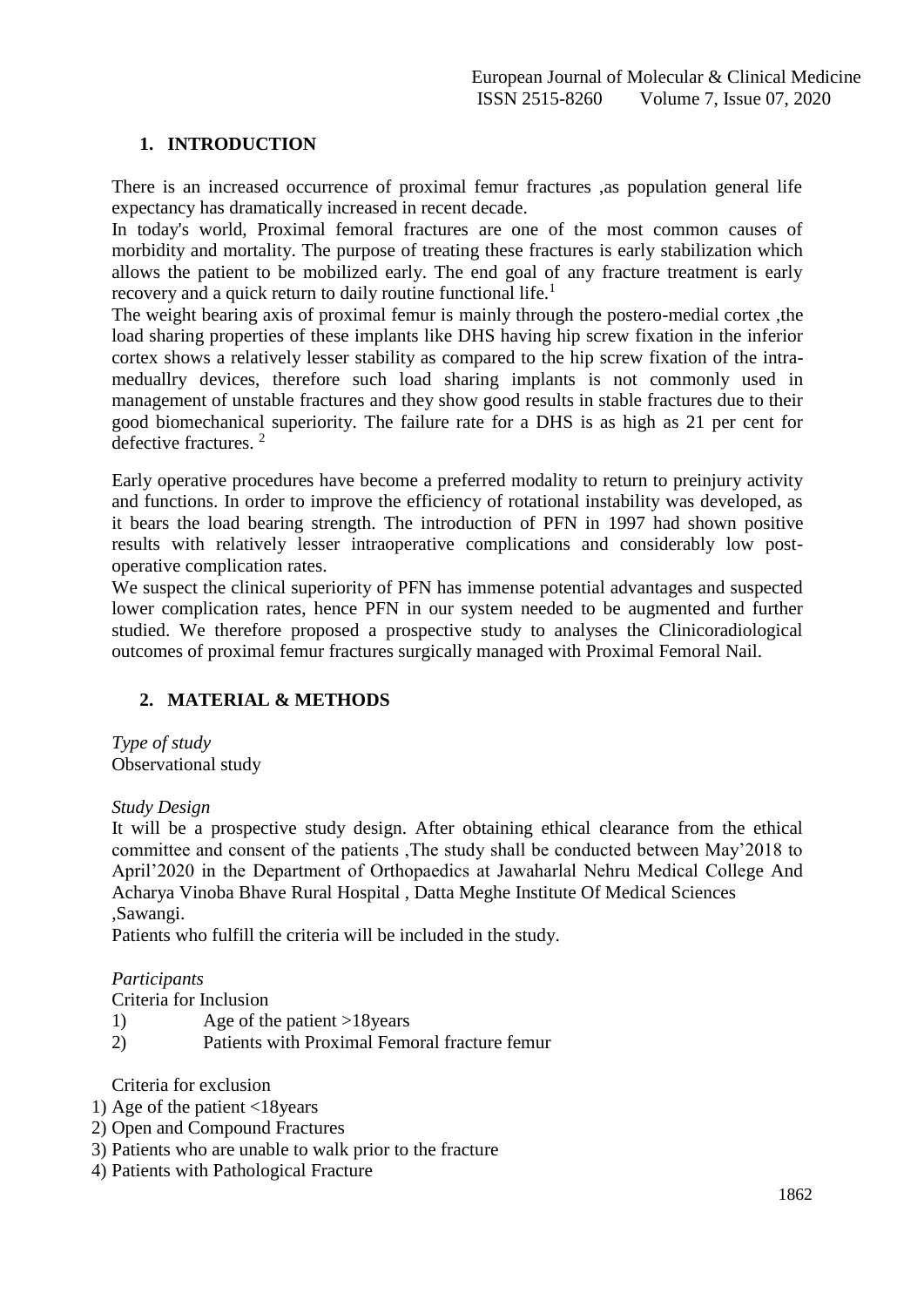5) Patients having history of previous surgery on same side of proximal femoral fracture

## *Sampling Procedure*

All the diagnosed patients with intertrochanteric and subtrochanteric femur fractures, are admitted in the Department of Orthopaedics through the casualty of AVBRH and patients who fulfill the inclusive criteria will be subjected in my study.

After initial assessment and Hemodynamically stabilizing all the patients , these patients were subjected for radiological confirmation with X-rays of the involved Bone with AP and Lateral views and also investigated for routine blood levels in planning for management such fractures. Age of the patient, gender of the patient, Classification and ASA grading, mechanism of injury will be recorded preoperatively.

Post operatively patient will be followed up at intervals on 6 weeks , 12 weeks , 24 weeks, and 48 weeks.

At every Follow up patient will be radiologically assessed with X-rays of the operated limb by AP and lateral views and clinical assessment will be done on the basis of pain, Range of Motion, when the patient started weight bearing , return to work . The patient will be clinically and radiologically evaluated at each follow up.

Depending on the clinical and radiological evaluation the functional outcome will be studied.

#### *Sample Size*

Sample size of 30(thirty) adult patients with Proximal femoral fractures only skeletally mature patients.

*Data Collection Tools And Process* The patients data shall include

- Details of the patient
- Any associated medical history of the patient
- Cause and Classification of each fracture
- Uniting fractures
- Time interval for fracture union
- The intra and early as well as late post-operative complications of the procedure .
- Serial Clinical evaluation of patient.

## *Investigations*

Plain X-Ray of the affected Hip in standard projections(Antero-Posterior and Lateral)

#### *Analysis Plan*

Qualitative Variables will be tested using Chi-square test / Fisher's exact test and quantitative variables will be compared by using the unpaired t-test .A P value of lesser than 0.05 will be considered significant. Mater chart will be prepared in Microsoft Excel spreadsheet and will be analysed statistically.

# **3. EXPECTED RESULTS**

In stable as well as unstable proximal femoral fractures including intertrochanteric and subtrochanteric region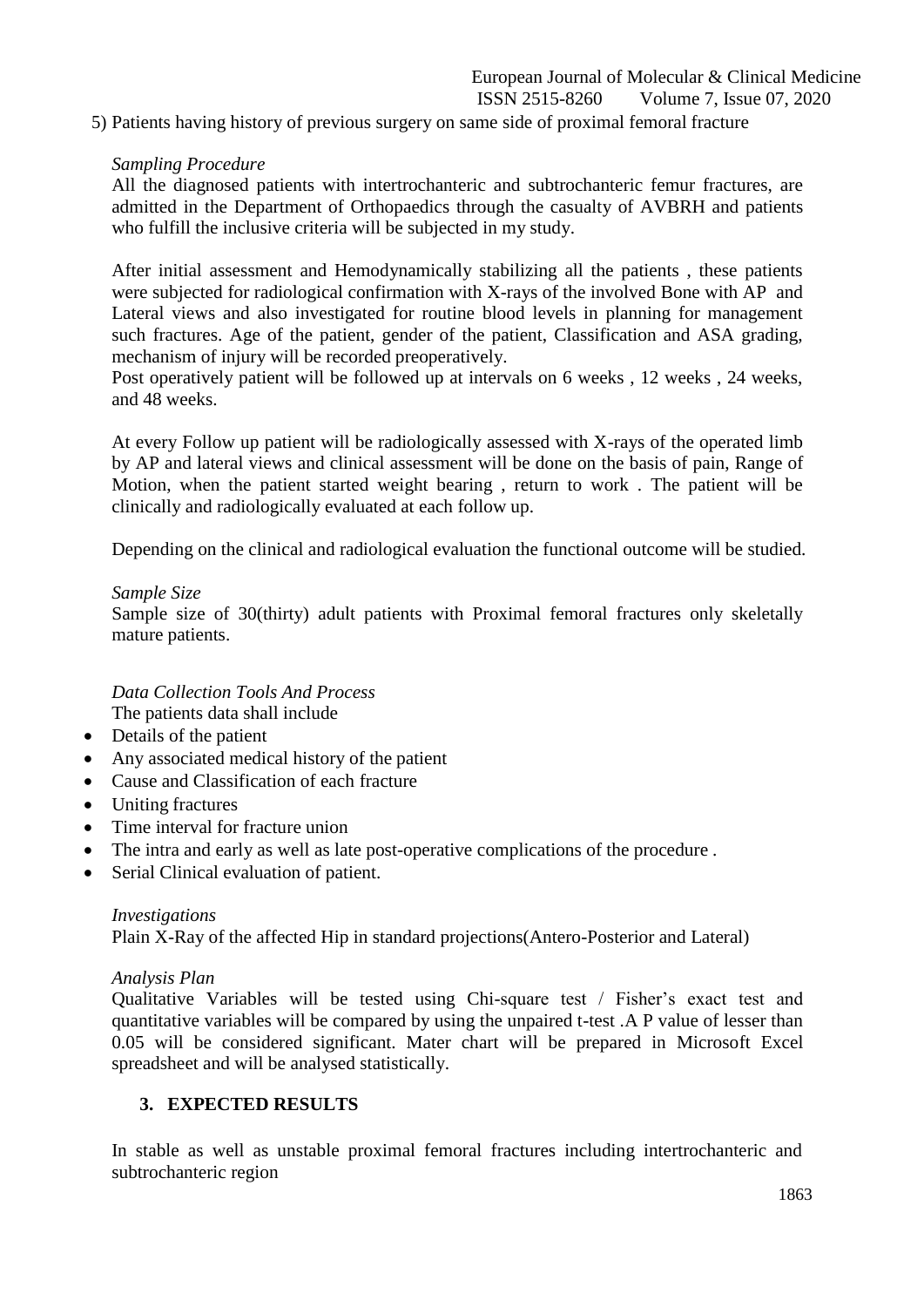European Journal of Molecular & Clinical Medicine ISSN 2515-8260 Volume 7, Issue 07, 2020

It is expected that the clincoradiological outcomes in these patients treated with PFN is expected to be superior in terms of mean intraoperative blood loss, mean duration of operation , early weight bearing and mobilization.

## **4. DISCUSSION**

Surgical fixation in managing the Proximal femur fractures poses a challenging job to the operating surgeon ,as such fractures are technically difficult and prone to failure of fixation due to improper surgical technique.<sup>1,2</sup>

A few of the common outcome of failed fixation include porotic bone , improper anatomical reduction , mismatched implant size or screw positioning, and fracture instability.

Extramedullary implants are inferior to Cephalomedullary femoral reconstruction nails which are biomechanically stronger. Regulation of axial telescoping and rotational stability are important in unstable fractures . Intramedullary implants that are inserted in a less invasive surgical manner are better tolerated by the elderly.<sup>3</sup>

Velasco et al found 63 percent of subtrochanteric fractures were observed in patients aged 51 to over 70 and 24 percent in patients aged 17 to 50. In a 1998 intertrochanteric fractures study by Babst et al, mean age was  $79.7$  years ( $39 - 98$  years).<sup>4</sup> Klinger et al (2005) study has patients mean age of 74 years with the age group ranging from 27 to 98 years being treated with either DHS or PFN.<sup>5</sup>

In their research, Simmermacher had a mean length of surgery ( skin to skin ) of 68.7minutes (range 25 - 240mins).<sup>6</sup> In their analysis, Wang had averaged 90 min (range 60-155 min) of operating time.<sup>7</sup>

Mechanical complications mainly associated with distal nail locking and intraoperative technical complications of lateral wall fracture of greater trochanter ,being the most common were reported with an average rate of 23.4 percent in 46 patients of the study conducted by Fogagnolo et al.<sup>8</sup>

Kamboj et al reported one case treated with encirclage wiring for trochanteric fractures extending distally .Another patient had suffered with intaoperative shaft fracture and three patients having misplacement of the screw. 30 cases, In one of their case with trochanteric fracture that extended to the diaphysis encirclage wiring was done. One of their patient had suffered from intra operative fracture shaft femur, other three patients had misplacement of the screw. In his study , he included 30 patients out of which ,17 patients achieved successful closed reduction , and remaining patients open reduction attempted to achieve the anatomical reduction.<sup>9</sup>

Pajarinan et al reported in their study ,one case with of heterotropic ossification out of eighty three patients, for which PFN was used. $10$ 

Fogagnolo et al reported in his study of two cases of implant failure and one periprosthetic fracture distal to tip . He also reported two cases of heterotopic ossification that had been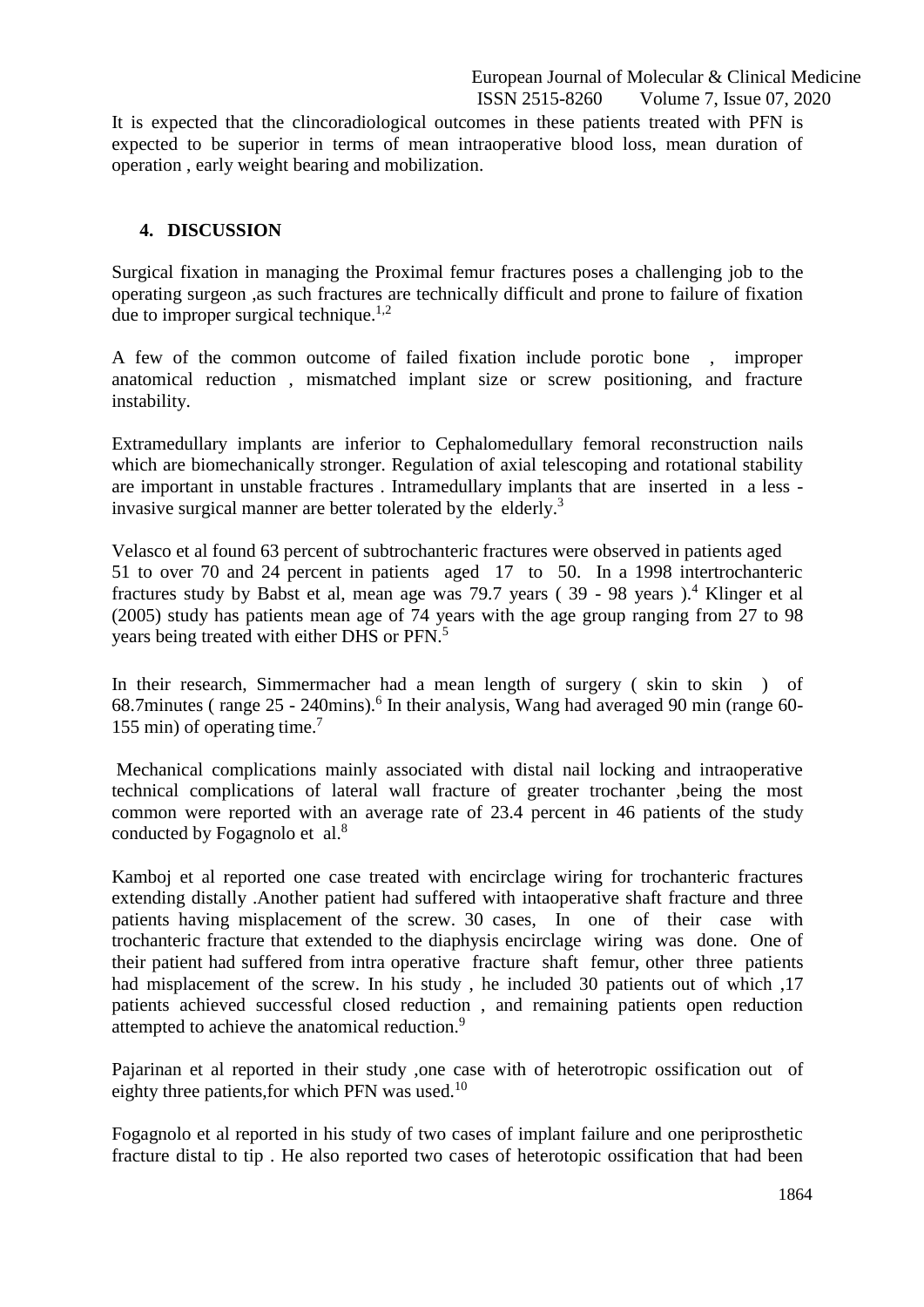managed with PFN fixation .<sup>11</sup>

Z-effect was first introduced by Werner et al, which was detected in five (7.1 percent ) of their 70 cases. In this study The neck screw cut out rate was 8.6 percent<sup>12</sup>

Boldin et al elaborated the Reverse Z-effect . In their study he reports two cases of reverse Z effect and three cases of Z effect phenomenon, when such patients were surgically managed with PFN for unstable IT and subtrochanteric femur fracture.<sup>13</sup>

In 1997, AO/ASIF developed the proximal femoral nail (PFN) an intramedullary device for the treatment of proximal femoral fractures.

Faisal and Nistane et al(2016) and Singla et al found that PFN had less amount of intra operative blood loss.<sup>14</sup> Presence of systemic disorders like hypertension  $15,16,17$ , diabetes  $18,19,20$  also play a key role in fracture healing and treatment of these underlying entities needs to be addressed properly. Few of the other related studies on bone and joint disorders are available

 $21,22$ . Few evidences from Global burden of disease study also reflected on related issues  $23,24$ .

The main advantage of the use of PFN is that only requires shorter exposure and has a lesser possibility of morbidity and operating time.

Babar et al 2011 concluded that PFN has immediate stability and is good with unstable type of intertrochanteric fractures.

Our study is expected to mirror and augment their findings.

## **REFERENCES**

- [1] Rubio-Avila J, Madden K, Simunovic N, Bhandari M. Tip to apex distance in femoral intertrochanteric fractures: a systematic review. Journal of Orthopaedic Science. 2013 Jul 1;18(4):592-8.
- [2] Sierra RJ, Cabanela ME. Conversion of failed hip hemiarthroplasties after femoral neck fractures. Clinical Orthopaedics and Related Research®. 2002 Jun 1;399:129-39.
- [3] Baumgaertner MR, Curtin SL, Lindskog DM. Intramedullary versus extramedullary fixation for the treatment of intertrochanteric hip fractures. Clinical Orthopaedics and Related Research®. 1998 Mar 1;348:87-94.
- [4] Babst R, Renner N, Biedermann M, Rosso R, Heberer M, Harder F, Regazzoni P. Clinical results using the trochanter stabilizing plate (TSP): the modular extension of the dynamic hip screw (DHS) for internal fixation of selected unstable intertrochanteric fractures. Journal of orthopaedic trauma. 1998 Aug 1;12(6):392-9.
- [5] Klinger HM, Baums HM, Eckert M, Neugebauer R. A comparative study of unstable per and intertrochanteric femoral fractures with DHS and PFN and TSP. Zentralbl Chir. 2005;130(4):301-6.
- [6] Simmermacher RK, Bosch AM, Van der Werken CH. The AO/ASIF-proximal femoral nail (PFN): a new device for the treatment of unstable proximal femoral fractures. Injury. 1999 Jun 1;30(5):327-32.
- [7] Wang WY, Yang TF, Yue FA, Lei MM, Wang GL, Lei LI. Treatment of subtrochanteric femoral fracture with long proximal femoral nail antirotation. Chinese Journal of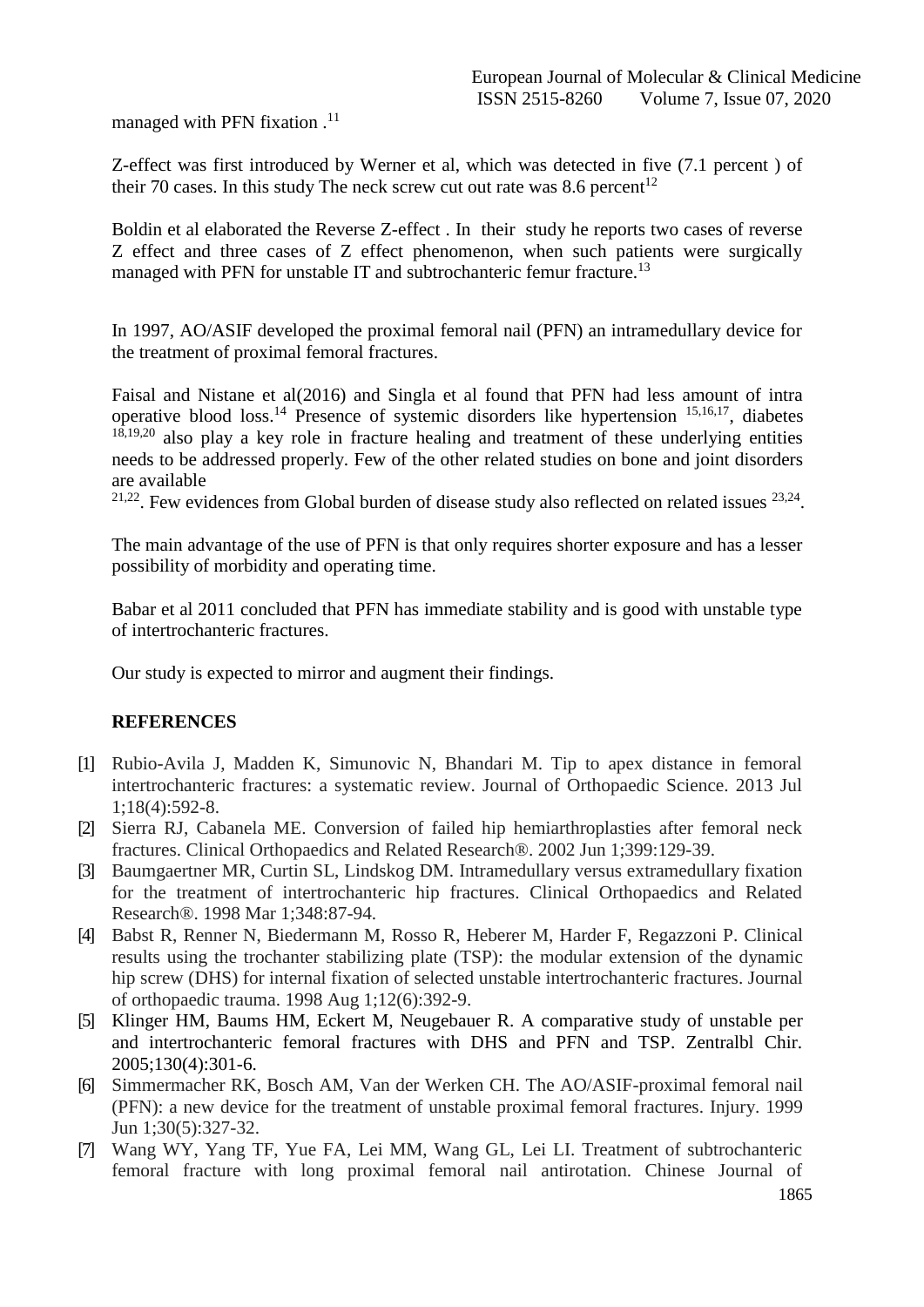European Journal of Molecular & Clinical Medicine ISSN 2515-8260 Volume 7, Issue 07, 2020

Traumatology (English Edition). 2010 Feb 1;13(1):37-41.

- [8] Fogagnolo F, Kfuri M, Paccola CA. Intramedullary fixation of pertrochanteric hip fractures with the short AO-ASIF proximal femoral nail. Archives of Orthopaedic and Trauma Surgery. 2004 Feb 1;124(1):31-7.
- [9] Kamboj P, Siwach RC, Kundu ZS, Sangwan S, Walecha P, Singh R. Results of modified proximal femoral nail in peritrochanteric fractures in adults. Internet J Orthop Surg. 2007;6(2).
- [10] Pajarinen J, Lindahl J, Michelsson O, Savolainen V, Hirvensalo E. Pertrochanteric femoral fractures treated with a dynamic hip screw or a proximal femoral nail: a randomised study comparing post-operative rehabilitation. The Journal of bone and joint surgery. British volume. 2005 Jan;87(1):76-81.
- [11] Vos T, Lim SS, Abbafati C, Abbas KM, Abbasi M, Abbasifard M, et al. Global burden of 369 diseases and injuries in 204 countries and territories, 1990–2019: a systematic analysis for the Global Burden of Disease Study 2019. The Lancet. 2020 Oct;396(10258):1204–22.
- [12] Werner-Tutschku W, Lajtai G, Schmiedhuber G, Lang T, Pirkl C, Orthner E. Intra- and perioperative complications in the stabilization of per-and subtrochanteric femoral fractures by means of PFN. Der Unfallchirurg. 2002 Oct;105(10):881.
- [13] Boldin C, Seibert FJ, Fankhauser F, Peicha G, Grechenig W, Szyszkowitz R. The proximal femoral nail (PFN)-a minimal invasive treatment of unstable proximal femoral fractures: a prospective study of 55 patients with a follow-up of 15 months. Acta Orthopaedica Scandinavica. 2003 Jan 1;74(1):53-8.
- [14] Faisal M, Nistane P. Proximal Femoral Nailing vs. Dynamic Hip Screw in unstable Intertrochanteric Fracture of Femur–A comparative analysis. International Journal of Biomedical and Advance Research. 2016;7(10):489-92.
- [15] Papalkar P, Kumar S, Agrawal S, Raisinghani N, Marfani G, Mishra A. Heterotaxy syndrome presenting as severe pulmonary artery hypertension in a young old female: case report. Official Journal of the Italian Society of Gerontology and Geriatrics. 2018 Jan 1:59.
- [16] Charan N, Choudhari M, Sonkusale M, Deshpande R. Anesthetic management of chronic thromboembolic pulmonary hypertension for pulmonary endarterectomy. Journal of Datta Meghe Institute of Medical Sciences University. 2017 Oct 1;12(4):289.https://doi.org/10.4103/jdmimsu.jdmimsu\_40\_17.
- [17] GaiKwad KB, JoShi NG, Selkar SP. Study of nitrosative stress in 'Pregnancy Induced Hypertension'. Journal of Clinical and Diagnostic Research: JCDR. 2017 Mar;11(3):BC06. https://doi.org/10.7860/JCDR/2017/23960.9396.
- [18] Bhinder HP, Kamble TK. The study of carotid intima-media thickness in prediabetes and its correlation with cardiovascular risk factors. Journal of Datta Meghe Institute of Medical Sciences University. 2018 Apr 1;13(2):79. https://doi.org/10.4103/jdmimsu.jdmimsu\_58\_18.
- [19] Khatib MN, Kirubakaran R, Gaidhane S, Shankar AH, Syed ZQ. Yoga for improving functional capacity, quality of life and cardiovascular outcomes in people with heart failure. The Cochrane Database of Systematic Reviews. 2017 Jul;2017(7). https://doi.org/10.1002/14651858.CD012015.pub2.
- [20] Cladius S, Jadhav U, Ghewade B, Ali S, Dhamgaye T. Study of diabetes mellitus in association with tuberculosis. Journal of Datta Meghe Institute of Medical Sciences University. 2017 Apr 1;12(2):143. https://doi.org/10.4103/jdmimsu.jdmimsu\_62\_17.